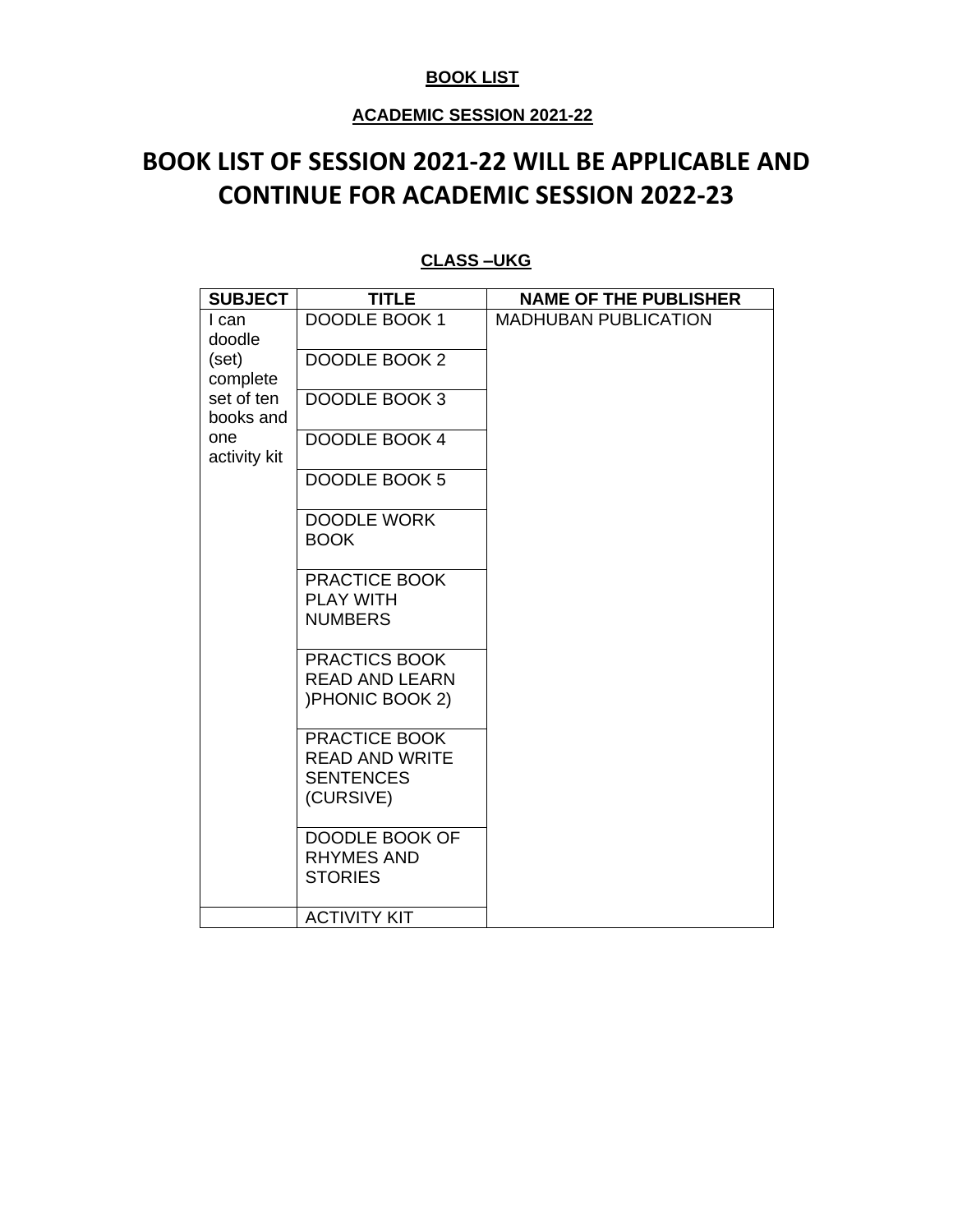# **BOOK LIST OF SESSION 2021-22 WILL BE APPLICABLE AND CONTINUE FOR ACADEMIC SESSION 2022-23**

| <b>SUBJECT</b>                             | <b>TITLE</b>                                                          | <b>NAME OF THE</b><br><b>PUBLISHER</b> |
|--------------------------------------------|-----------------------------------------------------------------------|----------------------------------------|
| <b>ENGLISH</b>                             | <b>ENGLISH ALIVE</b><br><b>COURSE BOOK 1</b>                          | <b>HARPER COLLINS</b>                  |
|                                            | <b>ENGLISH GRAMMAR</b><br><b>AND COMPOSITION 1</b>                    | <b>HARPER COLLINS</b>                  |
|                                            | <b>ENGLISH ALIVE WORK</b><br>BOOK <sub>1</sub>                        | <b>HARPER COLLINS</b>                  |
| <b>HINDI</b>                               | <b>NAV DEEPSHIKHA 1</b>                                               | <b>APC BOOKS</b>                       |
|                                            | <b>VYAKARAN SOPAN 1</b>                                               | <b>APC BOOKS</b>                       |
|                                            | <b>HINDI SULEKH-</b><br><b>RAINBOW - HINDI BHAG</b><br>A              | <b>APC BOOKS</b>                       |
|                                            |                                                                       |                                        |
| <b>MATHS</b>                               | <b>MATH MAGIC 1</b>                                                   | <b>NCERT</b>                           |
|                                            |                                                                       |                                        |
| <b>EVS</b>                                 | NATURE WINDOW - 1                                                     | <b>SOMDUDHA</b>                        |
| <b>GK</b>                                  | <b>KNOWLEDGE</b><br><b>LIGHTHOUSE 1</b>                               | <b>HARPER COLLINS</b>                  |
| <b>COMPUTER</b>                            | <b>KEYBOARD WINDOWS 7</b><br>OFFICE 2013 EDITION<br>BOOK <sub>1</sub> | <b>OXFORD</b>                          |
| <b>LIFE SKILL</b><br>& VALUE<br><b>EDN</b> | <b>MY FIRST SAFETY</b><br><b>WORK BOOK</b>                            | <b>EDUSYNERGIES</b>                    |
| ART&<br><b>CRAFT</b>                       | BEGIN WITH ART - 1                                                    | <b>SOM SUDHA</b>                       |

## **CLASS –I**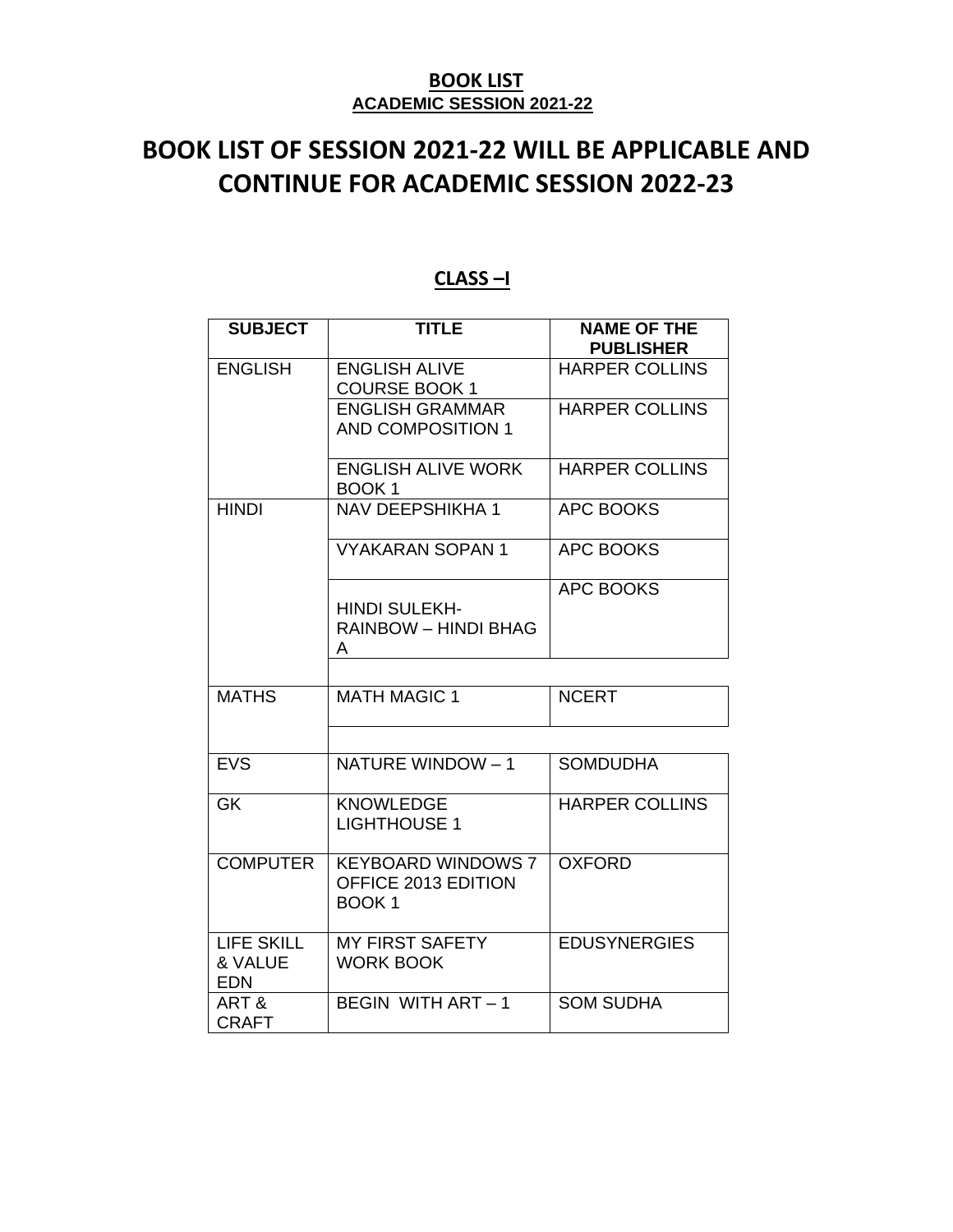# **BOOK LIST OF SESSION 2021-22 WILL BE APPLICABLE AND CONTINUE FOR ACADEMIC SESSION 2022-23**

### **CLASS –II**

| <b>SUBJECT</b>                             | <b>TITLE</b>                                                      | <b>NAME OF THE</b><br><b>PUBLISHER</b> |
|--------------------------------------------|-------------------------------------------------------------------|----------------------------------------|
| <b>ENGLISH</b>                             | <b>ENGLISH ALIVE</b><br><b>COURSE BOOK 2</b>                      | <b>HARPER COLLINS</b>                  |
|                                            | <b>ENGLISH GRAMMAR</b><br><b>AND COMPOSITION 2</b>                | <b>HARPER COLLINS</b>                  |
|                                            | <b>ENGLISH ALIVE WORK</b><br>BOOK <sub>2</sub>                    | <b>HARPER COLLINS</b>                  |
| <b>HINDI</b>                               | NAV DEEPSHIKHA 2                                                  | <b>APC BOOKS</b>                       |
|                                            | <b>VYAKARAN SOPAN 2</b>                                           | <b>APC BOOKS</b>                       |
|                                            | <b>HINDI SULEKH-</b><br><b>RAINBOW - HINDI</b><br><b>BHAG B</b>   | <b>APC BOOKS</b>                       |
| <b>MATHS</b>                               | <b>MATH MAGIC 2</b>                                               | <b>NCERT</b>                           |
|                                            |                                                                   |                                        |
| <b>EVS</b>                                 | NATURE WINDOW - 2                                                 | <b>SOMDUDHA</b>                        |
| <b>GK</b>                                  | <b>KNOWLEDGE</b><br><b>LIGHTHOUSE 2</b>                           | <b>HARPER COLLINS</b>                  |
| <b>COMPUTER</b>                            | <b>KEYBOARD WINDOWS</b><br>7 OFFICE 2013<br><b>EDITION BOOK 2</b> | <b>OXFORD</b>                          |
| <b>LIFE SKILL</b><br>& VALUE<br><b>EDN</b> | <b>MY SECOND SAFETY</b><br><b>WORK BOOK</b>                       | <b>EDUSYNERGIES</b>                    |
| ART&<br><b>CRAFT</b>                       | BEGIN WITH ART - 2                                                | <b>SOM SUDHA</b>                       |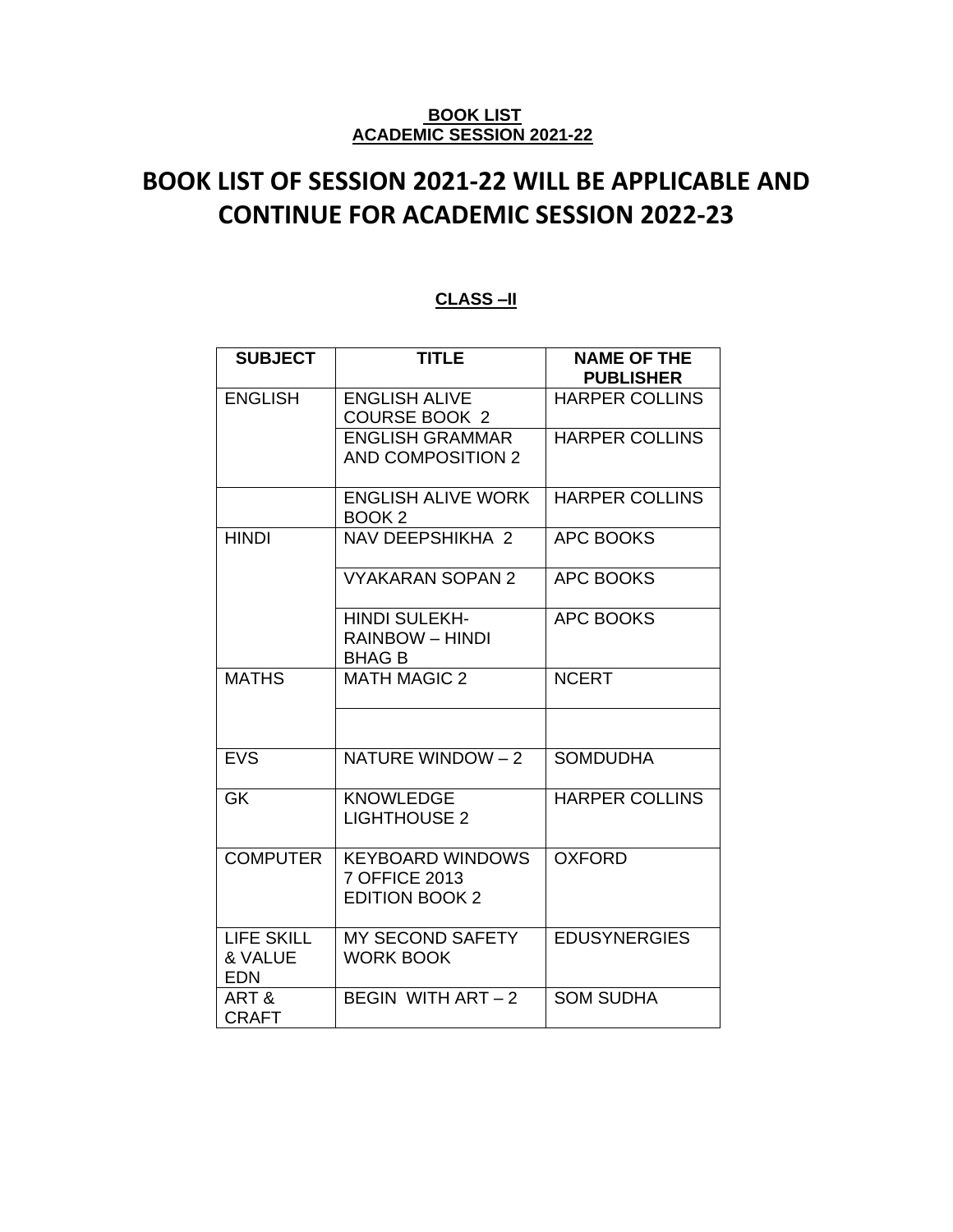# **BOOK LIST OF SESSION 2021-22 WILL BE APPLICABLE AND CONTINUE FOR ACADEMIC SESSION 2022-23**

| <b>SUBJECT</b>                                  | <b>TITLE</b>                                                          | <b>NAME OF THE</b><br><b>PUBLISHER</b> |
|-------------------------------------------------|-----------------------------------------------------------------------|----------------------------------------|
| <b>ENGLISH</b>                                  | <b>ENGLISH ALIVE COURSE</b><br>BOOK 3                                 | HARPER COLLINS                         |
|                                                 | <b>ENGLISH GRAMMAR AND</b><br><b>COMPOSITION 3</b>                    | <b>HARPER COLLINS</b>                  |
|                                                 | <b>ENGLISH ALIVE</b><br><b>LITERATURE READER</b><br>BOOK 3            | <b>HARPER COLLINS</b>                  |
|                                                 | <b>ENGLISH ALIVE WORK</b><br>BOOK 3                                   | <b>HARPER COLLINS</b>                  |
| <b>HINDI</b>                                    | NAV DEEPSHIKHA 3                                                      | <b>APC BOOKS</b>                       |
|                                                 | <b>VYAKARAN SOPAN 3</b>                                               | <b>APC BOOKS</b>                       |
| <b>MATHS</b>                                    | <b>MATH MAGIC</b>                                                     | <b>NCERT</b>                           |
|                                                 |                                                                       |                                        |
| <b>EVS</b>                                      | <b>LOOKING AROUND</b>                                                 | <b>NCERT</b>                           |
| <b>GK</b>                                       | <b>KNOWLEDGE</b><br><b>LIGHTHOUSE 3</b>                               | <b>HARPER COLLINS</b>                  |
| <b>LIFE SKILL</b><br>&VALUE<br><b>EDUCATION</b> | <b>MY THIRD SAFETY</b><br><b>WORK BOOK</b>                            | <b>EDUSYNERGIES</b>                    |
| <b>COMPUTER</b>                                 | <b>KEYBOARD WINDOWS 7</b><br>OFFICE 2013 EDITION<br>BOOK <sub>3</sub> | <b>OXFORD</b>                          |
| <b>ART &amp; CRAFT</b>                          | <b>BEGIN WITH ART-3</b>                                               | <b>SOM SUDHA</b>                       |

### **CLASS –III**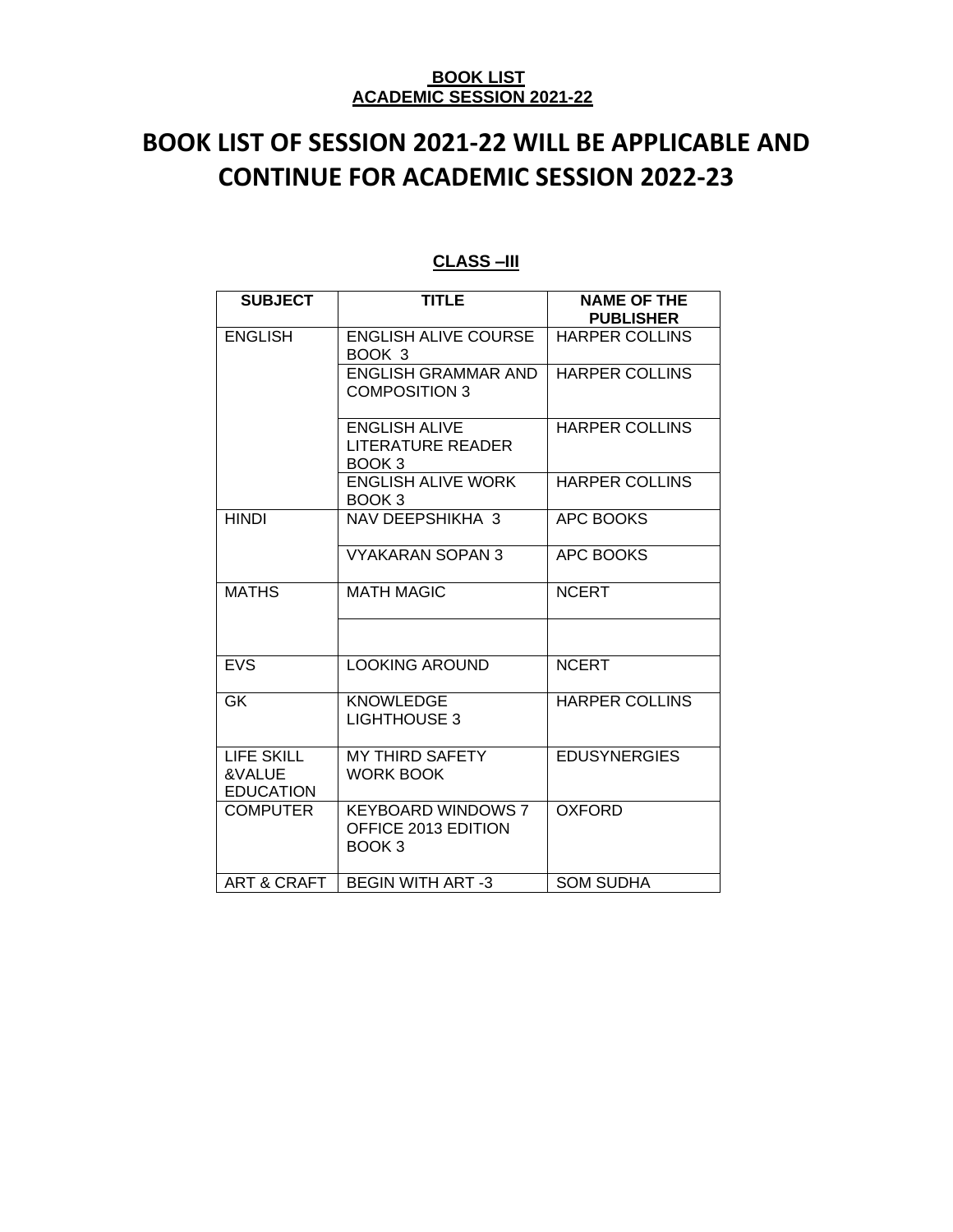# **BOOK LIST OF SESSION 2021-22 WILL BE APPLICABLE AND CONTINUE FOR ACADEMIC SESSION 2022-23**

| <b>SUBJECT</b>                                   | <b>TITLE</b>                                               | <b>NAME OF THE</b><br><b>PUBLISHER</b> |
|--------------------------------------------------|------------------------------------------------------------|----------------------------------------|
| <b>ENGLISH</b>                                   | <b>ENGLISH ALIVE</b><br><b>COURSE BOOK 4</b>               | <b>HARPER COLLINS</b>                  |
|                                                  | <b>ENGLISH GRAMMAR</b><br><b>AND COMPOSITION 4</b>         | <b>HARPER COLLINS</b>                  |
|                                                  | <b>ENGLISH ALIVE</b><br><b>LITERATURE READER</b><br>BOOK 4 | <b>HARPER COLLINS</b>                  |
|                                                  | <b>ENGLISH ALIVE WORK</b><br>BOOK <sub>4</sub>             | <b>HARPER COLLINS</b>                  |
| <b>HINDI</b>                                     | GUNJAN HINDI<br><b>PATHMALA 4</b>                          | MADHUBAN                               |
|                                                  | VYAKARAN LATIKA 4                                          | <b>MADHUBAN</b>                        |
| <b>MATHS</b>                                     | <b>MATH MAGIC 4</b>                                        | <b>NCERT</b>                           |
| EVS                                              | <b>LOOKING AROUND</b>                                      | <b>NCERT</b>                           |
| GK                                               | <b>RISE UP GK 4</b>                                        | <b>ACEVISION</b>                       |
| LIFE SKILL &<br><b>VALUE</b><br><b>EDUCATION</b> | <b>MY FOURTH SAFETY</b><br><b>WORK BOOK</b>                | <b>EDUSYNERGIES</b>                    |
| <b>COMPUTER</b>                                  | <b>COMPU KID 4</b>                                         | <b>ACEVISION</b>                       |

## **CLASS –IV**